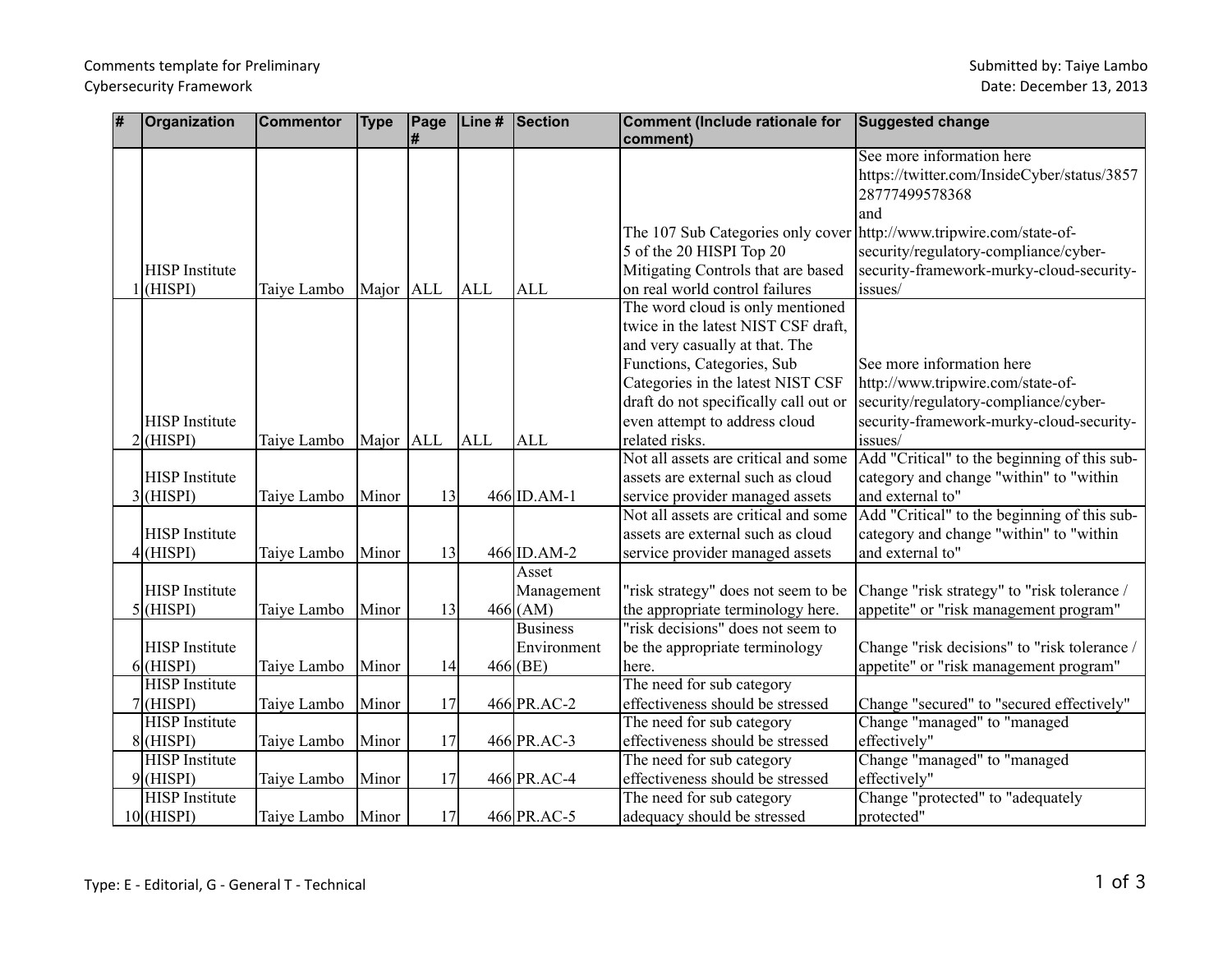| <b>HISP</b> Institute |             |       |    |               |                                    | Add "about their roles and responsibilities"  |
|-----------------------|-------------|-------|----|---------------|------------------------------------|-----------------------------------------------|
| $11$ (HISPI)          | Taiye Lambo | Minor | 17 | 466 PR.AT-1   | This statement is incomplete       | to the end of this statement                  |
| <b>HISP</b> Institute |             |       |    |               | The need for sub category          | Change "protected" to "adequately             |
| $12$ (HISPI)          | Taiye Lambo | Minor | 18 | 466 PR.DS-1   | adequacy should be stressed        | protected"                                    |
| <b>HISP</b> Institute |             |       |    |               | The need for sub category          |                                               |
| $13$ (HISPI)          | Taiye Lambo | Minor | 18 | 466 PR.DS-2   | effectiveness should be stressed   | Change "secured" to "secured effectively"     |
| <b>HISP</b> Institute |             |       |    |               | The need for sub category          | Change "maintained" to "adequately            |
| $14$ (HISPI)          | Taiye Lambo | Minor | 19 | 466 PR.DS-4   | adequacy should be stressed        | maintained"                                   |
| <b>HISP</b> Institute |             |       |    |               | The need for sub category          | Change "protected" to "adequately             |
| $15$ (HISPI)          | Taiye Lambo | Minor | 19 | 466 PR.DS-6   | adequacy should be stressed        | protected"                                    |
|                       |             |       |    |               |                                    | Change "Separate testing environments are     |
|                       |             |       |    |               | Focus on the need to separate      | used in system development" to "Separate      |
| <b>HISP</b> Institute |             |       |    |               | development, test and production   | development, testing and production           |
| $16$ (HISPI)          | Taiye Lambo | Minor | 19 | 466 PR.DS-8   | environments                       | environment maintained"                       |
| <b>HISP</b> Institute |             |       |    |               | Narrow this sub category down to   | Change "regulation" to "environmental         |
| $17$ (HISPI)          | Taiye Lambo | Minor | 20 | 466 PR.IP-5   | environmental regulations          | regulations"                                  |
|                       |             |       |    |               |                                    |                                               |
| <b>HISP</b> Institute |             |       |    |               | Explicitly define "wired and       | Add "Wired and wireless" to the beginning     |
| $18$ (HISPI)          | Taiye Lambo | Minor | 21 | 466 PR.PT-4   | wireless" communication networks   | of this sub category                          |
| <b>HISP</b> Institute |             |       |    |               | "the risk analysis" does not read  |                                               |
| $19$ (HISPI)          | Taiye Lambo | Minor | 22 | 466 PR.PT-5   | well                               | Change "the risk analysis" to "risk analysis" |
| <b>HISP</b> Institute |             |       |    |               | The need for sub category          |                                               |
| $20$ (HISPI)          | Taiye Lambo | Minor | 22 | 466 DE.CM-4   | effectiveness should be stressed   | Change "detected" to "detected effectively"   |
| <b>HISP</b> Institute |             |       |    |               | The need for sub category          |                                               |
| $21$ (HISPI)          | Taiye Lambo | Minor | 23 | 466 DE.CM-5   | effectiveness should be stressed   | Change "detected" to "detected effectively"   |
| <b>HISP</b> Institute |             |       |    |               | The need for sub category          | Change "monitored" to "monitored              |
| $22$ (HISPI)          | Taiye Lambo | Minor | 23 | 466 DE.CM-6   | effectiveness should be stressed   | effectively"                                  |
| <b>HISP</b> Institute |             |       |    |               | The need for sub category          | Change "monitored" to "monitored              |
| $23$ (HISPI)          | Taiye Lambo | Minor | 23 | 466 DE.CM-7   | effectiveness should be stressed   | effectively"                                  |
|                       |             |       |    |               | Stress the need to perform         |                                               |
| <b>HISP</b> Institute |             |       |    |               | vulnerability assessments          | Change "performed" to "performed              |
| $24$ (HISPI)          | Taiye Lambo | Minor | 23 | 466 DE.CM-8   | periodically                       | periodically"                                 |
| <b>HISP</b> Institute |             |       |    |               |                                    |                                               |
| $25$ (HISPI)          | Taiye Lambo | Minor | 23 | 466 DE.DP-3   | Incomplete statement               | Change "readiness" to "incident readiness"    |
|                       |             |       |    |               |                                    | Change "federal, state, and local law         |
|                       |             |       |    |               | The need for cooperation with      | enforcement agencies" to "international,      |
| <b>HISP</b> Institute |             |       |    | Communicatio  | international law enforcement      | federal, state, and local law enforcement     |
| $26$ (HISPI)          | Taive Lambo | Minor | 24 | $466$ ns (CO) | agencies needs to be stressed here | agencies"                                     |